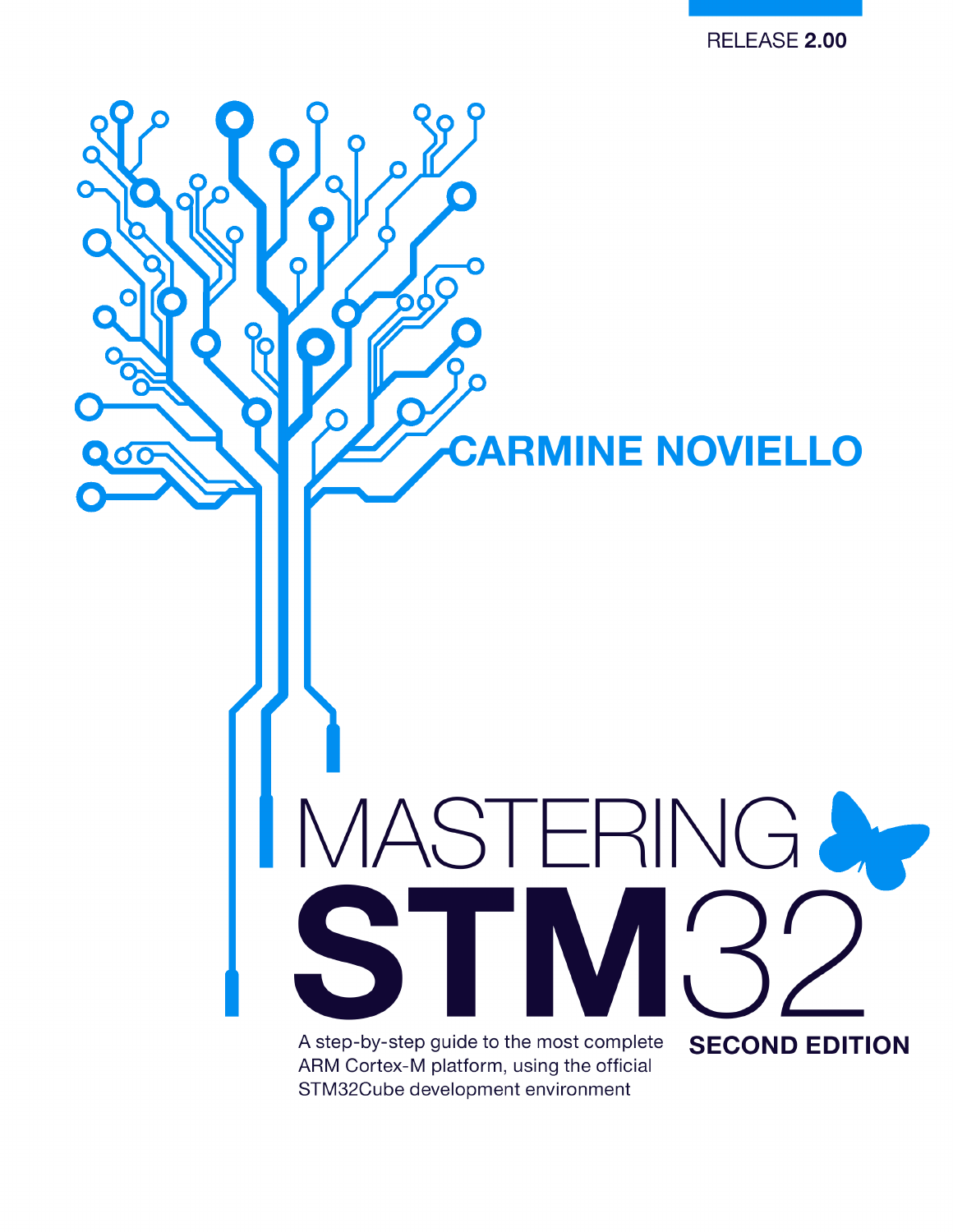## **Mastering STM32 - Second Edition**

A step-by-step guide to the most complete ARM Cortex-M platform, using the official STM32Cube development environment

### Carmine Noviello

This book is for sale at <http://leanpub.com/mastering-stm32-2nd>

This version was published on 2022-02-13



This is a [Leanpub](http://leanpub.com/) book. Leanpub empowers authors and publishers with the Lean Publishing process. [Lean Publishing](http://leanpub.com/manifesto) is the act of publishing an in-progress ebook using lightweight tools and many iterations to get reader feedback, pivot until you have the right book and build traction once you do.

© 2015-2022 Carmine Noviello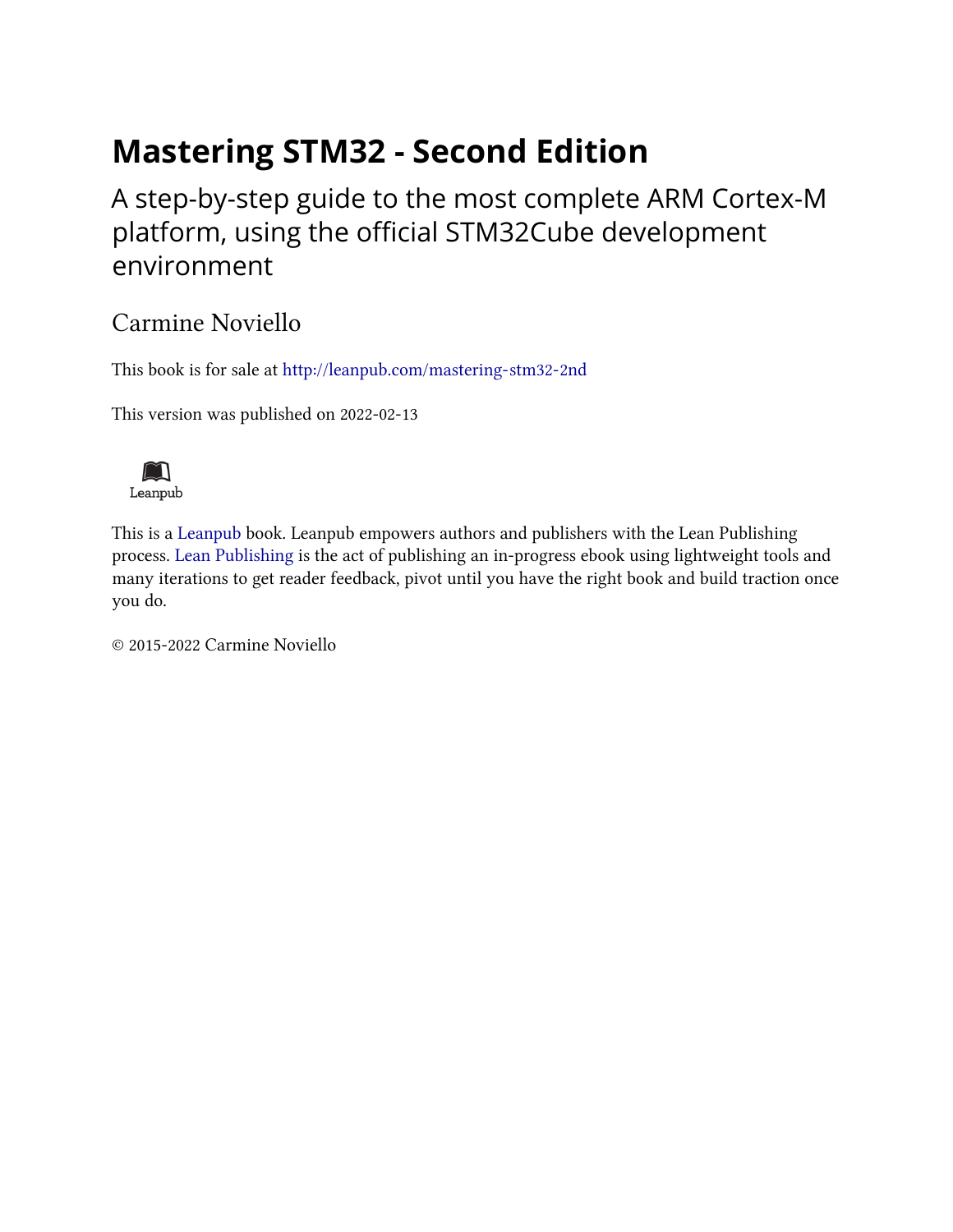# **Tweet This Book!**

Please help Carmine Noviello by spreading the word about this book on [Twitter!](http://twitter.com)

The suggested hashtag for this book is [#MasteringSTM32.](https://twitter.com/search?q=%23MasteringSTM32)

Find out what other people are saying about the book by clicking on this link to search for this hashtag on Twitter:

[#MasteringSTM32](https://twitter.com/search?q=%23MasteringSTM32)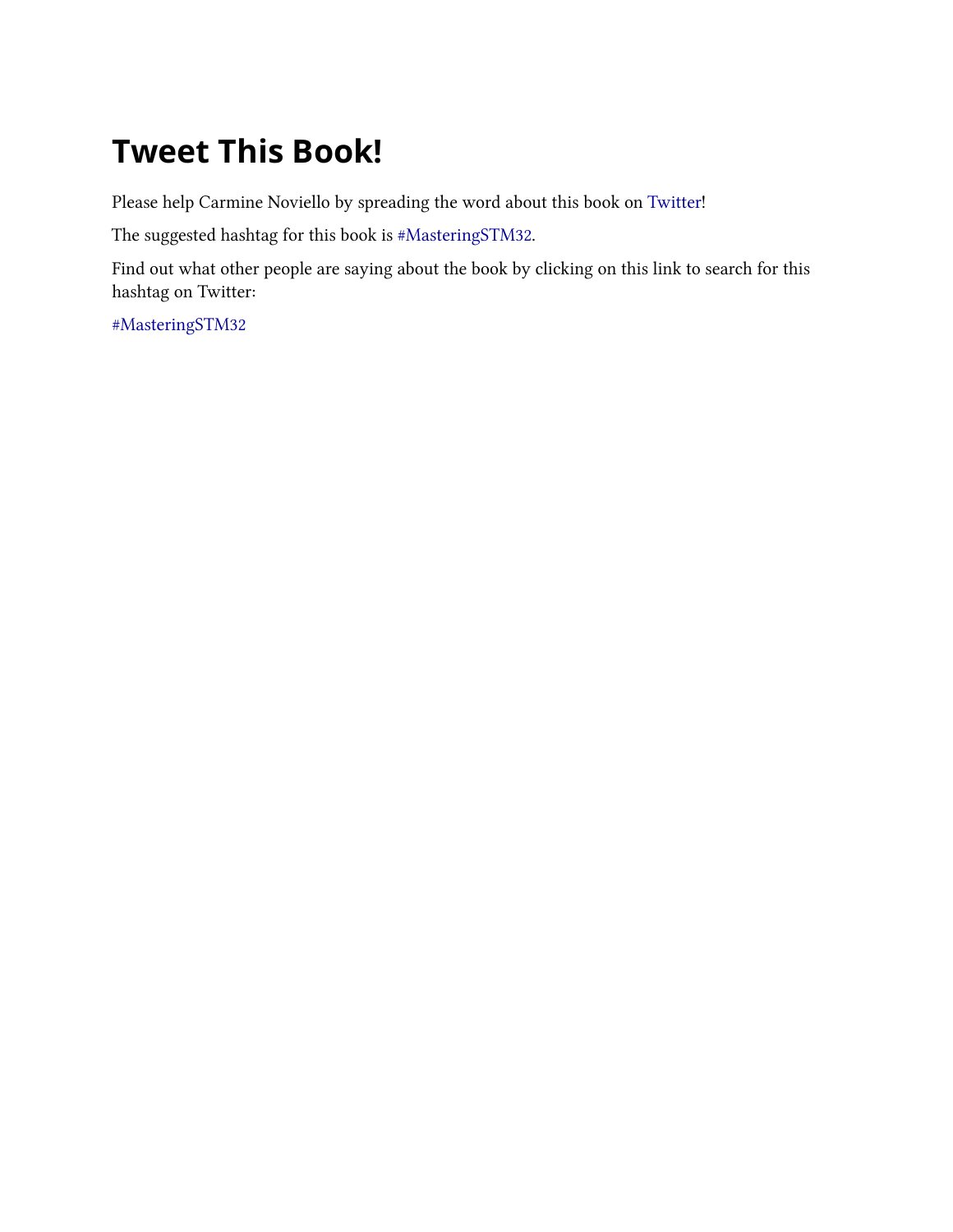*To my wife Anna, who has always blindly supported me in all my projects To my daughter Giulia, who completely upset my projects*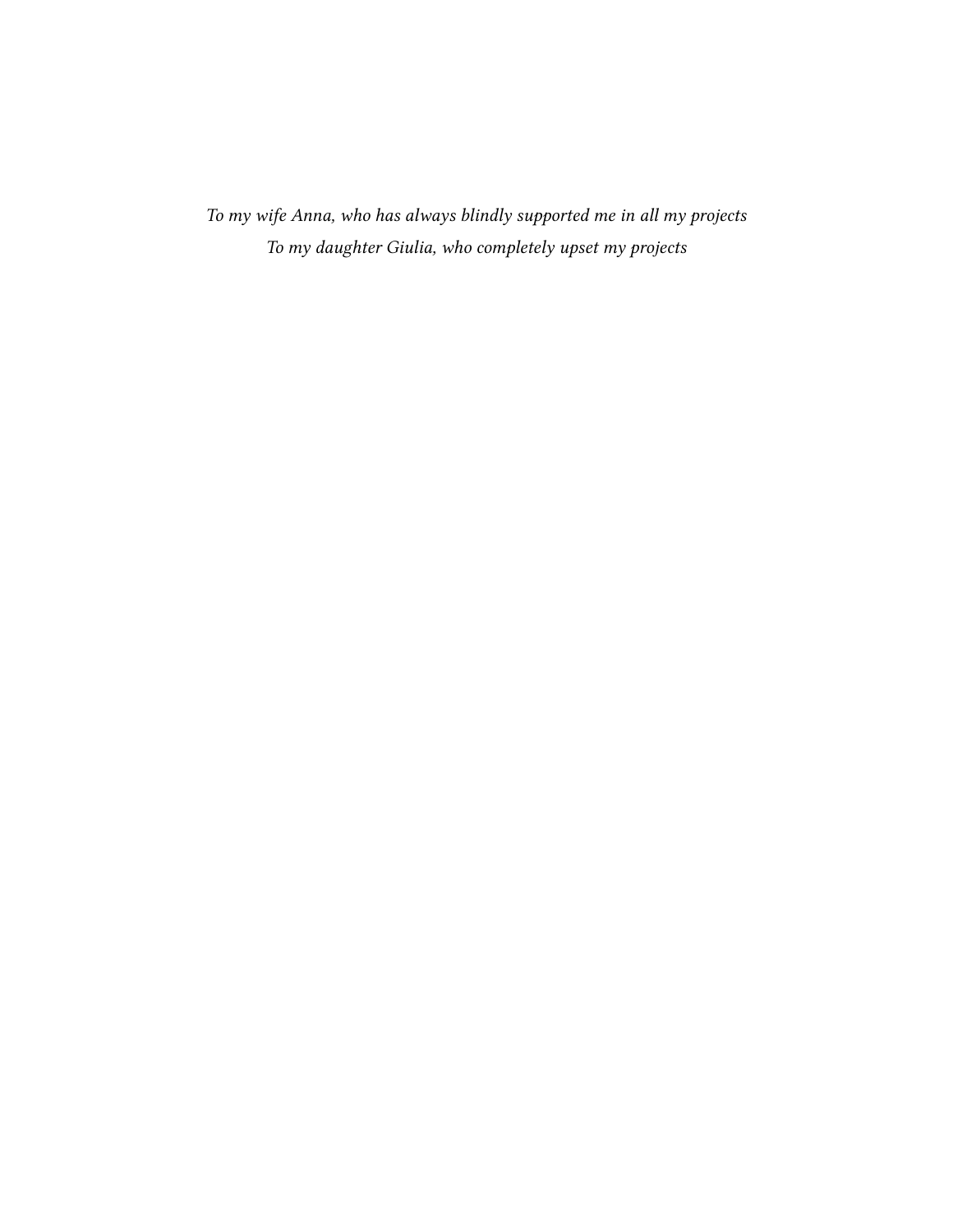# **Contents**

|    | $\mathbf{i}$ |       |          |                                                      |                |  |  |  |  |
|----|--------------|-------|----------|------------------------------------------------------|----------------|--|--|--|--|
|    |              |       |          |                                                      | ii             |  |  |  |  |
|    | iii<br>iv    |       |          |                                                      |                |  |  |  |  |
|    |              |       |          |                                                      |                |  |  |  |  |
|    |              |       |          |                                                      | vii            |  |  |  |  |
|    |              |       |          |                                                      | viii           |  |  |  |  |
|    |              |       |          |                                                      | ix             |  |  |  |  |
|    |              |       |          |                                                      | ix             |  |  |  |  |
|    |              |       |          |                                                      | ix             |  |  |  |  |
|    |              |       |          |                                                      | ix             |  |  |  |  |
|    |              |       |          |                                                      | $\mathbf X$    |  |  |  |  |
|    |              |       |          |                                                      |                |  |  |  |  |
|    |              |       |          |                                                      | xi             |  |  |  |  |
|    |              |       |          |                                                      |                |  |  |  |  |
| I  |              |       |          |                                                      | 1              |  |  |  |  |
|    |              |       |          |                                                      |                |  |  |  |  |
| 1. |              |       |          |                                                      | $\overline{2}$ |  |  |  |  |
|    | 1.1          |       |          |                                                      | $\overline{2}$ |  |  |  |  |
|    |              | 1.1.1 |          |                                                      | $\overline{4}$ |  |  |  |  |
|    |              |       | 1.1.1.1  |                                                      | $\overline{4}$ |  |  |  |  |
|    |              |       | 1.1.1.2  |                                                      | $\overline{7}$ |  |  |  |  |
|    |              |       | 1.1.1.3  |                                                      | 8              |  |  |  |  |
|    |              |       | 1.1.1.4  | Thumb-2 and Memory Alignment                         | 11             |  |  |  |  |
|    |              |       | 1.1.1.5  |                                                      | 13             |  |  |  |  |
|    |              |       | 1.1.1.6  | Interrupts and Exceptions Handling                   | 14             |  |  |  |  |
|    |              |       | 1.1.1.7  |                                                      | 16             |  |  |  |  |
|    |              |       | 1.1.1.8  |                                                      | 17             |  |  |  |  |
|    |              |       | 1.1.1.9  |                                                      | 18             |  |  |  |  |
|    |              |       | 1.1.1.10 |                                                      | 19             |  |  |  |  |
|    |              |       | 1.1.1.11 | Effective Implementation of Cortex-M Features in the |                |  |  |  |  |
|    |              |       |          |                                                      | $20\,$         |  |  |  |  |
|    | 1.2          |       |          |                                                      | 21             |  |  |  |  |
|    |              | 1.2.1 |          |                                                      | 22             |  |  |  |  |
|    |              |       |          |                                                      |                |  |  |  |  |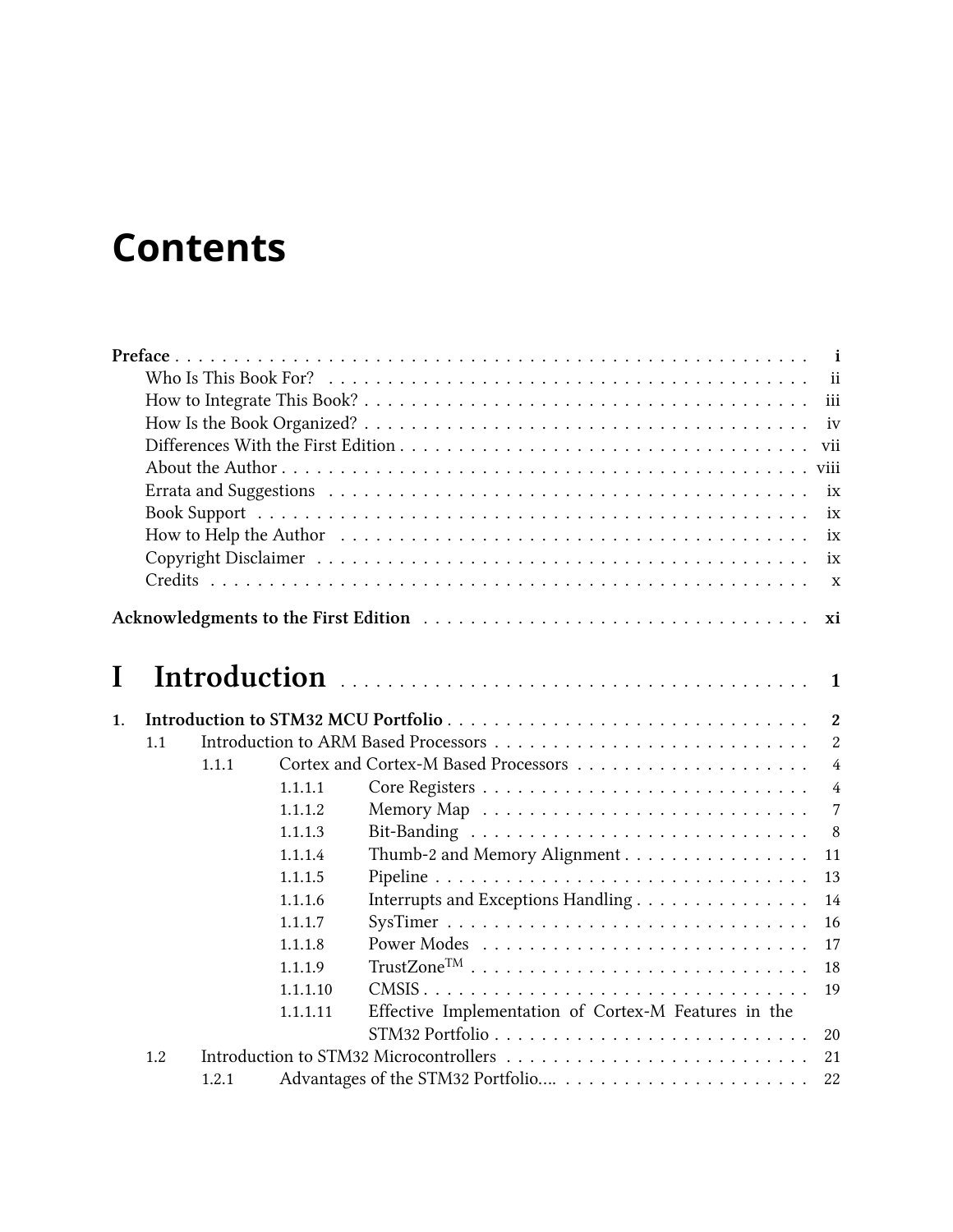|    |     | 1.2.2  |                                                                                 | 23       |  |  |
|----|-----|--------|---------------------------------------------------------------------------------|----------|--|--|
|    | 1.3 |        |                                                                                 |          |  |  |
|    |     | 1.3.1  |                                                                                 | 24<br>26 |  |  |
|    |     | 1.3.2  |                                                                                 | 27       |  |  |
|    |     | 1.3.3  |                                                                                 | 28       |  |  |
|    |     | 1.3.4  |                                                                                 | 29       |  |  |
|    |     | 1.3.5  |                                                                                 | 31       |  |  |
|    |     | 1.3.6  |                                                                                 | 33       |  |  |
|    |     | 1.3.7  |                                                                                 | 35       |  |  |
|    |     | 1.3.8  |                                                                                 | 37       |  |  |
|    |     | 1.3.9  |                                                                                 | 38       |  |  |
|    |     |        |                                                                                 |          |  |  |
|    |     | 1.3.10 |                                                                                 | 39       |  |  |
|    |     | 1.3.11 |                                                                                 | 41       |  |  |
|    |     | 1.3.12 |                                                                                 | 42       |  |  |
|    |     | 1.3.13 |                                                                                 | 43       |  |  |
|    |     | 1.3.14 |                                                                                 | 45       |  |  |
|    |     | 1.3.15 |                                                                                 | 46       |  |  |
|    |     | 1.3.16 |                                                                                 | 48       |  |  |
|    |     | 1.3.17 |                                                                                 | 50       |  |  |
|    |     | 1.3.18 |                                                                                 | 51       |  |  |
|    | 1.4 |        |                                                                                 | 54       |  |  |
| 2. |     |        |                                                                                 | 60       |  |  |
|    | 2.1 |        | Why Choose STM32CubeIDE as Tool-Chain for STM32                                 | 60       |  |  |
|    |     | 2.1.1  |                                                                                 | 62       |  |  |
|    |     | 2.1.2  |                                                                                 | 62       |  |  |
|    |     |        |                                                                                 |          |  |  |
|    |     |        |                                                                                 |          |  |  |
|    | 2.2 |        |                                                                                 | 63       |  |  |
|    |     | 2.2.1  | Windows - Installing the Tool-Chain $\ldots \ldots \ldots \ldots \ldots \ldots$ | 64       |  |  |
|    |     | 2.2.2  |                                                                                 | 67       |  |  |
|    |     | 2.2.3  |                                                                                 | 68       |  |  |
|    | 2.3 |        |                                                                                 | 70       |  |  |
| 3. |     |        |                                                                                 | 76       |  |  |
|    | 3.1 |        |                                                                                 | 76       |  |  |
|    | 3.2 |        |                                                                                 | 79       |  |  |
|    | 3.3 |        |                                                                                 | 84       |  |  |
|    |     | 3.3.1  |                                                                                 | 85       |  |  |
|    | 3.4 |        |                                                                                 | 86       |  |  |
|    |     |        |                                                                                 |          |  |  |
|    |     |        |                                                                                 | 89       |  |  |
| 4. | 4.1 |        |                                                                                 | 89       |  |  |
|    |     | 4.1.1  |                                                                                 | 90       |  |  |
|    |     |        | 4.1.1.1<br>4.1.1.2                                                              | 91<br>92 |  |  |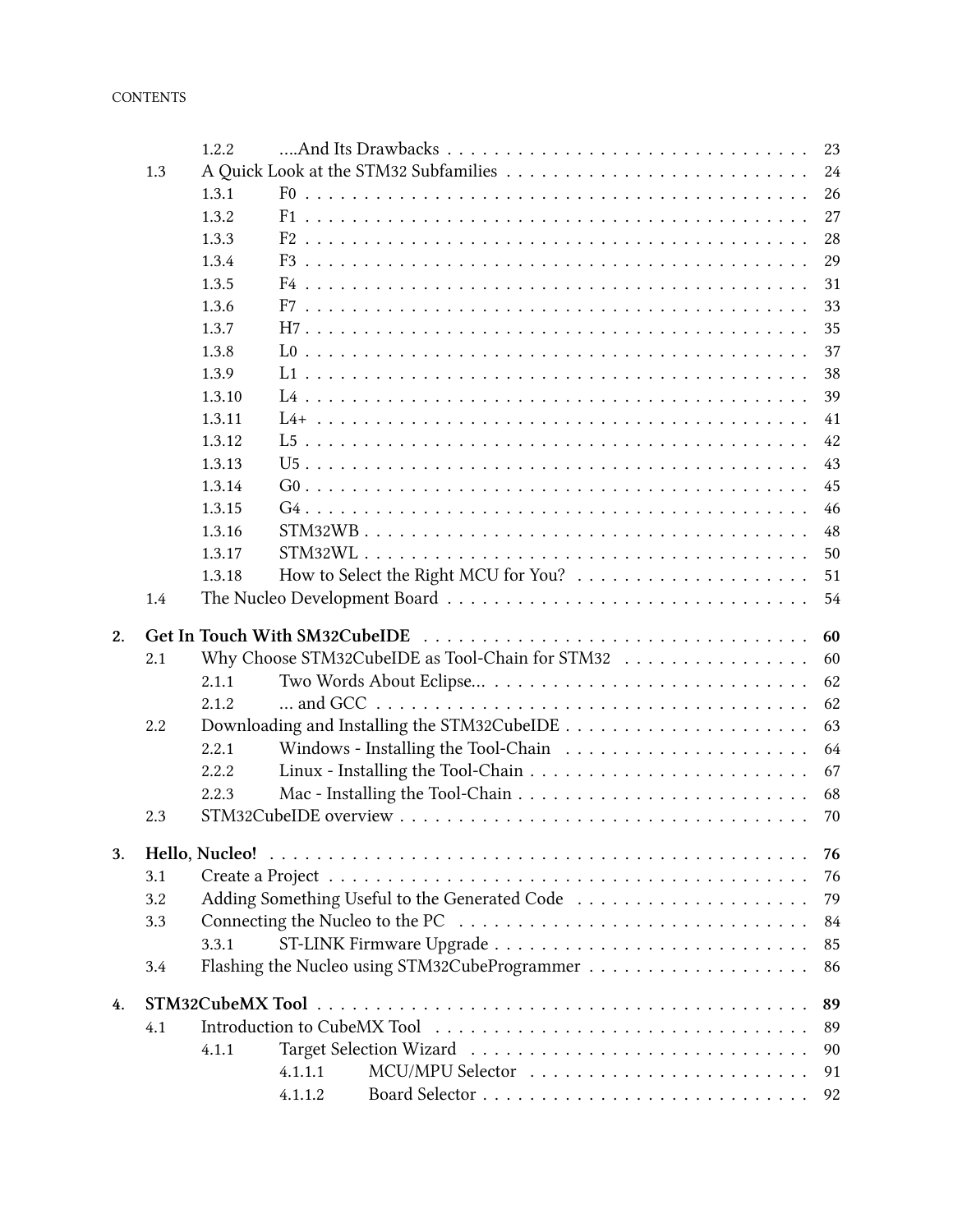|          |     |       | 4.1.1.3 |                                                                                             |  |
|----------|-----|-------|---------|---------------------------------------------------------------------------------------------|--|
|          |     |       | 4.1.1.4 |                                                                                             |  |
|          |     | 4.1.2 |         |                                                                                             |  |
|          |     |       | 4.1.2.1 | Pinout View & Configuration 95                                                              |  |
|          |     |       | 4.1.2.2 |                                                                                             |  |
|          |     | 4.1.3 |         |                                                                                             |  |
|          |     | 4.1.4 |         |                                                                                             |  |
|          | 4.2 |       |         |                                                                                             |  |
|          | 4.3 |       |         |                                                                                             |  |
|          | 4.4 |       |         |                                                                                             |  |
| 5.       |     |       |         |                                                                                             |  |
|          | 5.1 |       |         |                                                                                             |  |
|          | 5.2 |       |         |                                                                                             |  |
|          |     | 5.2.1 |         |                                                                                             |  |
|          | 5.3 |       |         |                                                                                             |  |
|          |     |       |         |                                                                                             |  |
| $\bf{l}$ |     |       |         |                                                                                             |  |
| 6.       |     |       |         |                                                                                             |  |
|          | 6.1 |       |         |                                                                                             |  |
|          | 6.2 |       |         |                                                                                             |  |
|          |     | 6.2.1 |         |                                                                                             |  |
|          |     | 6.2.2 |         |                                                                                             |  |
|          | 6.3 |       |         |                                                                                             |  |
|          | 6.4 |       |         |                                                                                             |  |
| 7.       |     |       |         |                                                                                             |  |
|          | 7.1 |       |         |                                                                                             |  |
|          |     | 7.1.1 |         |                                                                                             |  |
|          | 7.2 |       |         |                                                                                             |  |
|          |     | 7.2.1 |         |                                                                                             |  |
|          |     | 7.2.2 |         |                                                                                             |  |
|          | 7.3 |       |         |                                                                                             |  |
|          | 7.4 |       |         |                                                                                             |  |
|          |     | 7.4.1 |         | $\text{Cortex-M0/0+}\dots\dots\dots\dots\dots\dots\dots\dots\dots\dots\dots\dots\dots\ 159$ |  |
|          |     | 7.4.2 |         |                                                                                             |  |
|          |     | 7.4.3 |         |                                                                                             |  |
|          | 7.5 |       |         |                                                                                             |  |
|          | 7.6 |       |         |                                                                                             |  |
| 8.       |     |       |         |                                                                                             |  |
|          | 8.1 |       |         |                                                                                             |  |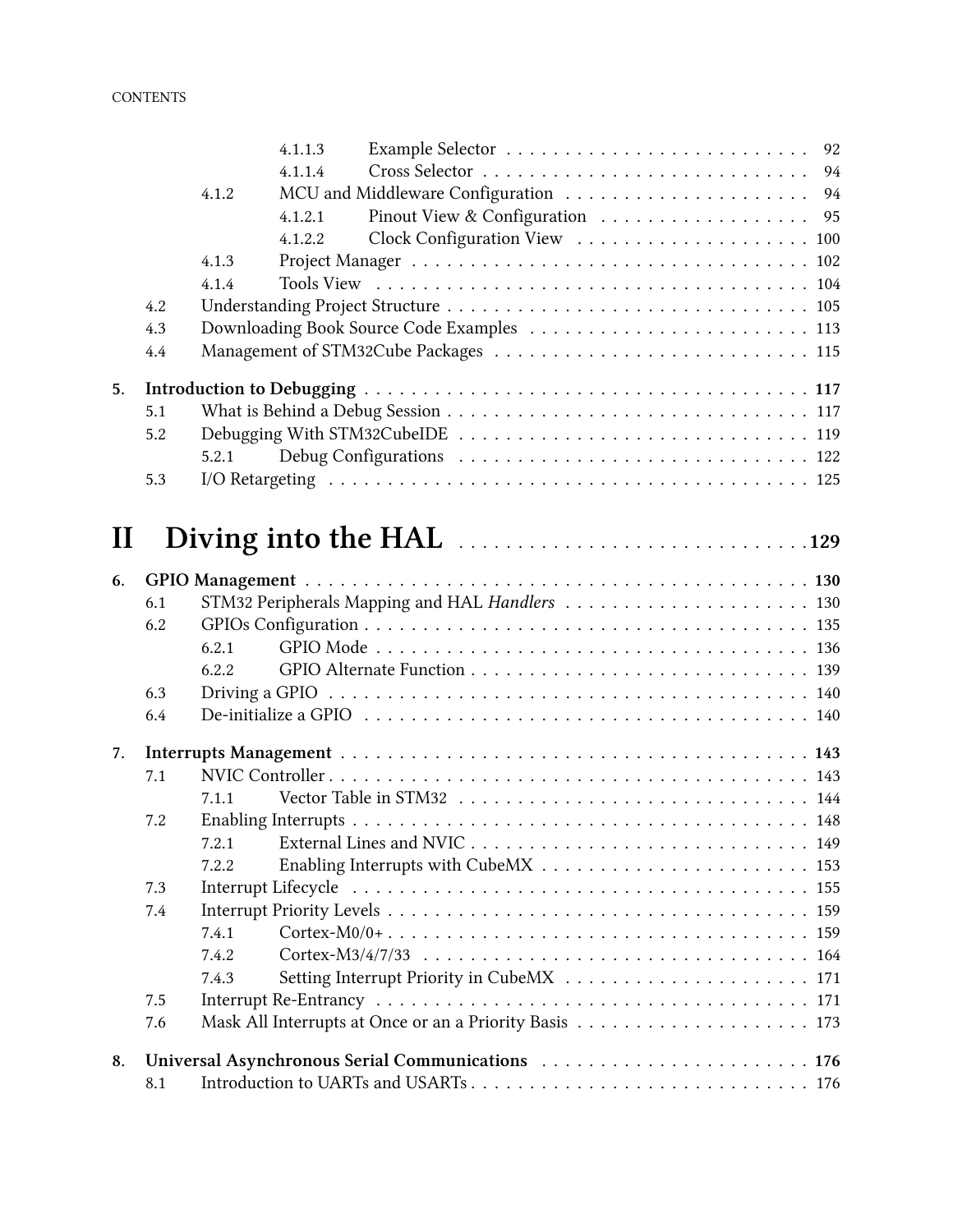|    | 8.2  |                                                                            |  |
|----|------|----------------------------------------------------------------------------|--|
|    |      | 8.2.1                                                                      |  |
|    | 8.3  | UART Communication in Polling Mode  188                                    |  |
|    |      | 8.3.1                                                                      |  |
|    | 8.4  |                                                                            |  |
|    |      | 8.4.1                                                                      |  |
|    | 8.5  |                                                                            |  |
|    | 8.6  |                                                                            |  |
| 9. |      |                                                                            |  |
|    | 9.1  |                                                                            |  |
|    |      | The Need of a DMA and the Role of the Internal Buses 206<br>9.1.1          |  |
|    |      | 9.1.2                                                                      |  |
|    |      | The DMA Implementation in F0/F1/F3/L0/L1/L4 MCUs 210<br>9.1.2.1            |  |
|    |      | 9.1.2.2<br>The DMA Implementation in F2/F4/F7 MCUs 214                     |  |
|    |      | The DMA Implementation in G0/G4/L4+/L5/H7 MCUs 217<br>9.1.2.3              |  |
|    | 9.2  |                                                                            |  |
|    |      | DMA_HandleTypeDef in F0/F1/F3/L0/L1/L4 HALs 220<br>9.2.1                   |  |
|    |      | DMA Configuration in G0/G4/L4+/L5/H7 HALs 223<br>9.2.2                     |  |
|    |      | 9.2.3                                                                      |  |
|    |      | 9.2.4<br>How to Perform DMA Transfers in Polling Mode 229                  |  |
|    |      | How to Perform DMA Transfers in Interrupt Mode 232<br>9.2.5                |  |
|    |      | Using the HAL_UART Module with DMA Mode Transfers 233<br>9.2.6             |  |
|    |      | Programming the DMAMUX With the CubeHAL 236<br>9.2.7                       |  |
|    |      | Miscellaneous Functions From HAL_DMA and HAL_DMA_Ex Modules 237<br>9.2.8   |  |
|    | 9.3  |                                                                            |  |
|    | 9.4  |                                                                            |  |
|    | 9.5  | A Case Study: The DMA Memory-To-Memory Transfer Performance Analysis 240   |  |
|    |      |                                                                            |  |
|    | 10.1 |                                                                            |  |
|    |      |                                                                            |  |
|    |      | The Multispeed Internal RC Oscillator in STM32L/U Families 250<br>10.1.1.1 |  |
|    |      | 10.1.2                                                                     |  |
|    |      | 10.1.3                                                                     |  |
|    |      | 10.1.3.1<br>Clock Source in Nucleo-64 rev. MB1136 (older ones with         |  |
|    |      |                                                                            |  |
|    |      |                                                                            |  |
|    |      |                                                                            |  |
|    |      | Clock Source in Nucleo-64 rev. MB1367 (newer ones with<br>10.1.3.2         |  |
|    |      |                                                                            |  |
|    |      |                                                                            |  |
|    |      |                                                                            |  |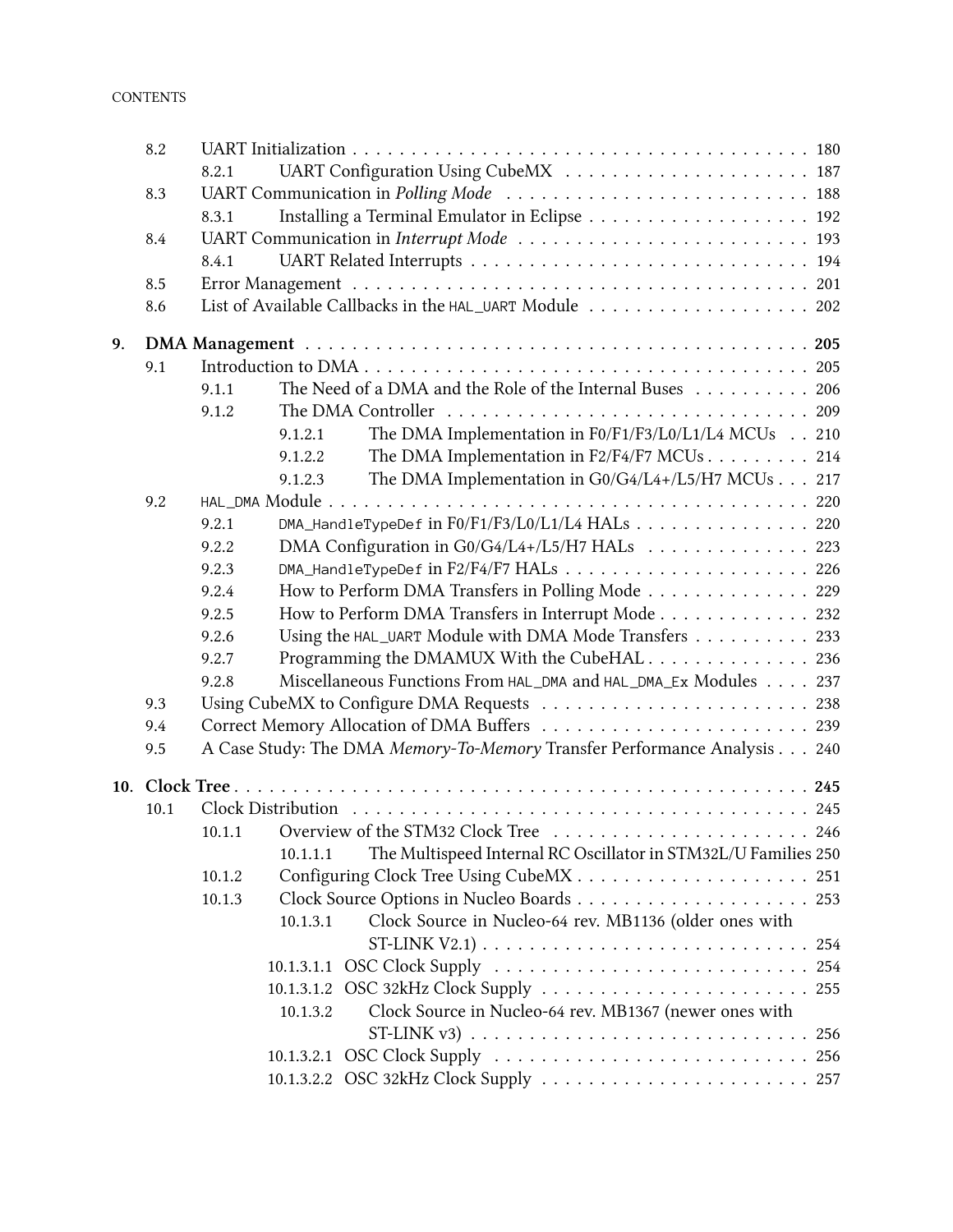### **CONTENTS**

| 10.2 |         |           |                                                                     |
|------|---------|-----------|---------------------------------------------------------------------|
|      | 10.2.1  |           | Compute the Clock Frequency at Run-Time 259                         |
|      | 10.2.2  |           |                                                                     |
|      | 10.2.3  |           |                                                                     |
| 10.3 |         |           |                                                                     |
|      |         |           |                                                                     |
|      |         |           |                                                                     |
| 11.1 |         |           |                                                                     |
|      | 11.1.1  |           |                                                                     |
|      | 11.1.2  |           | Effective Availability of Timers in the STM32 Portfolio 266         |
| 11.2 |         |           |                                                                     |
|      | 11.2.1  |           |                                                                     |
|      |         | 11.2.1.1  | Time Base Generation in Advanced Timers 274                         |
|      | 11.2.2  |           |                                                                     |
|      | 11.2.3  |           |                                                                     |
|      | 11.2.4  |           |                                                                     |
|      | 11.2.5  |           | Using CubeMX to Configure a Basic Timer 278                         |
| 11.3 |         |           |                                                                     |
|      | 11.3.1  |           | Time Base Generator with External Clock Sources 279                 |
|      |         | 11.3.1.1  | External Clock Mode 2 281                                           |
|      |         | 11.3.1.2  |                                                                     |
|      |         | 11.3.1.3  | Using CubeMX to Configure the Source Clock of a General             |
|      |         |           |                                                                     |
|      | 11.3.2  |           |                                                                     |
|      |         | 11.3.2.1  | Enable Trigger-Related Interrupts 296                               |
|      |         | 11.3.2.2  | Using CubeMX to Configure the Master/Slave Synchro-                 |
|      |         |           |                                                                     |
|      | 11.3.3  |           | Generate Timer-Related Events by Software 297                       |
|      | 11.3.4  |           |                                                                     |
|      | 11.3.5  |           |                                                                     |
|      |         | 11.3.5.1  | Using CubeMX to Configure the Input Capture Mode 307                |
|      | 11.3.6  |           |                                                                     |
|      |         | 11.3.6.1  | Using CubeMX to Configure the Output Compare Mode 313               |
|      | 11.3.7  |           |                                                                     |
|      |         | 11.3.7.1  | Generating a Sinusoidal Wave Using PWM 317                          |
|      |         | 11.3.7.2  | Using CubeMX to Configure the PWM Mode 322                          |
|      | 11.3.8  |           |                                                                     |
|      |         | 11.3.8.1  | Using CubeMX to Configure the OPM Mode 325                          |
|      | 11.3.9  |           | 325                                                                 |
|      |         | 11.3.9.1  | Using CubeMX to Configure the Encoder Mode 331                      |
|      | 11.3.10 |           | Other Features Available in General Purpose and Advanced Timers 331 |
|      |         | 11.3.10.1 |                                                                     |
|      |         |           |                                                                     |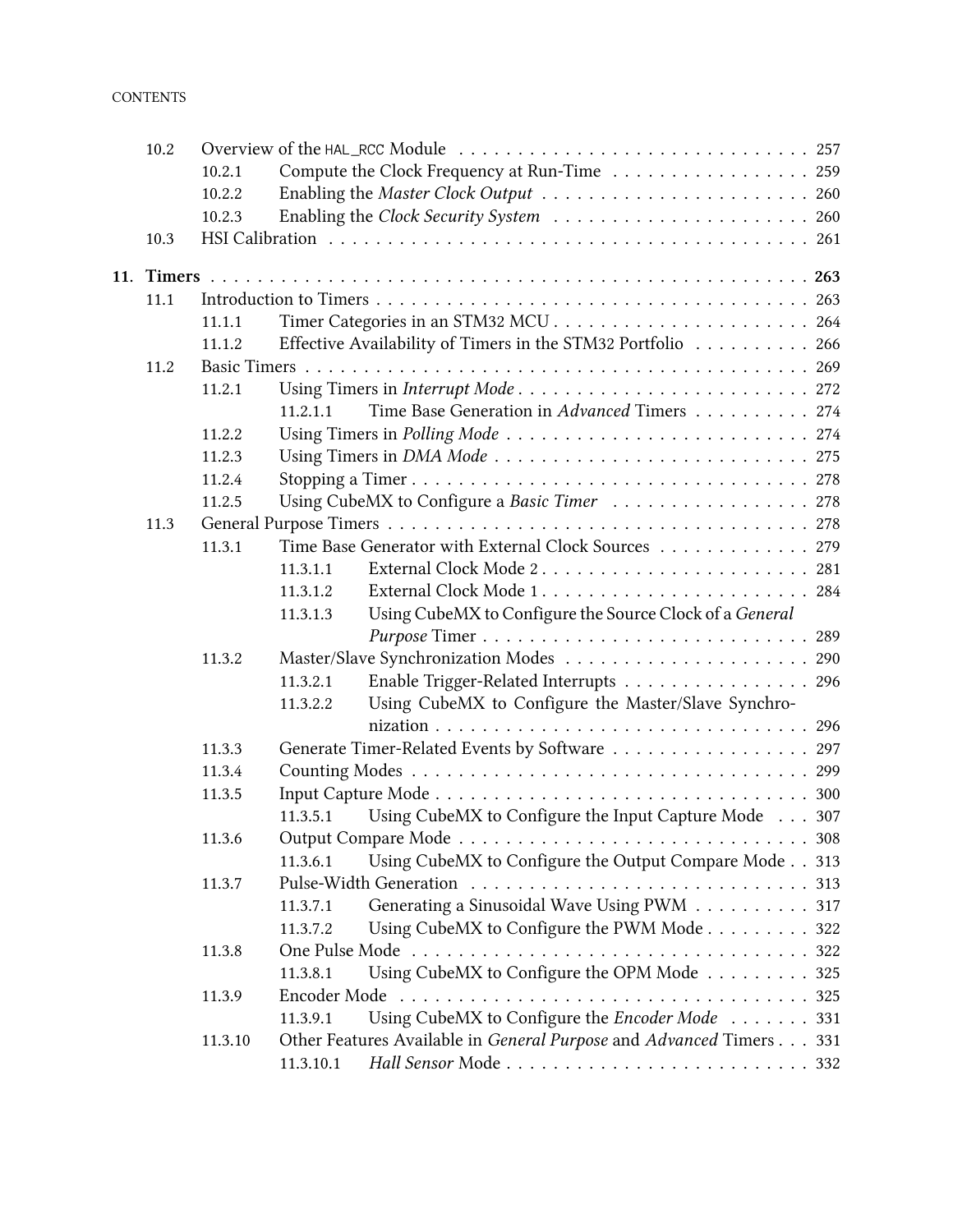### **CONTENTS**

|                   |         | 11.3.10.2 | Combined Three-Phase PWM Mode and Other Motor-                          |  |
|-------------------|---------|-----------|-------------------------------------------------------------------------|--|
|                   |         |           | Control Related Features  332                                           |  |
|                   |         | 11.3.10.3 | Break Input and Locking of Timer Registers 333                          |  |
|                   |         | 11.3.10.4 | Preloading of Auto-Reload Register 333                                  |  |
|                   | 11.3.11 |           |                                                                         |  |
| 11.4              |         |           |                                                                         |  |
|                   | 11.4.1  |           | Use Another Timer as System Timebase Source 336                         |  |
| 11.5              |         |           | A Case Study: How to Precisely Measure Microseconds with STM32 MCUs 337 |  |
|                   |         |           |                                                                         |  |
| 12.1              |         |           |                                                                         |  |
| 12.2              |         |           |                                                                         |  |
|                   | 12.2.1  |           |                                                                         |  |
|                   |         | 12.2.1.1  | Single-Channel, Single Conversion Mode 350                              |  |
|                   |         | 12.2.1.2  | Scan Single Conversion Mode 351                                         |  |
|                   |         | 12.2.1.3  | Single-Channel, Continuous Conversion Mode 351                          |  |
|                   |         | 12.2.1.4  | Scan Continuous Conversion Mode 352                                     |  |
|                   |         | 12.2.1.5  | Injected Conversion Mode  352                                           |  |
|                   |         | 12.2.1.6  |                                                                         |  |
|                   | 12.2.2  |           |                                                                         |  |
|                   | 12.2.3  |           |                                                                         |  |
|                   | 12.2.4  |           |                                                                         |  |
|                   | 12.2.5  |           |                                                                         |  |
|                   | 12.2.6  |           |                                                                         |  |
|                   |         | 12.2.6.1  | Convert Multiple Times the Same Channel in DMA Mode . 365               |  |
|                   |         | 12.2.6.2  | Multiple and not Continuous Conversions in DMA Mode . 365               |  |
|                   |         | 12.2.6.3  | Continuous Conversions in DMA Mode 365                                  |  |
|                   | 12.2.7  |           |                                                                         |  |
|                   | 12.2.8  |           |                                                                         |  |
|                   | 12.2.9  |           |                                                                         |  |
|                   | 12.2.10 |           |                                                                         |  |
| 12.3              |         |           |                                                                         |  |
|                   |         |           |                                                                         |  |
| 13.1              |         |           |                                                                         |  |
| 13.2              |         |           |                                                                         |  |
|                   | 13.2.1  |           |                                                                         |  |
|                   | 13.2.2  |           | Driving the DAC in DMA Mode Using a Timer 379                           |  |
|                   | 13.2.3  |           |                                                                         |  |
|                   | 13.2.4  |           |                                                                         |  |
| 14. $I^2C \ldots$ |         |           |                                                                         |  |
| 14.1              |         |           |                                                                         |  |
|                   | 14.1.1  |           |                                                                         |  |
|                   |         |           |                                                                         |  |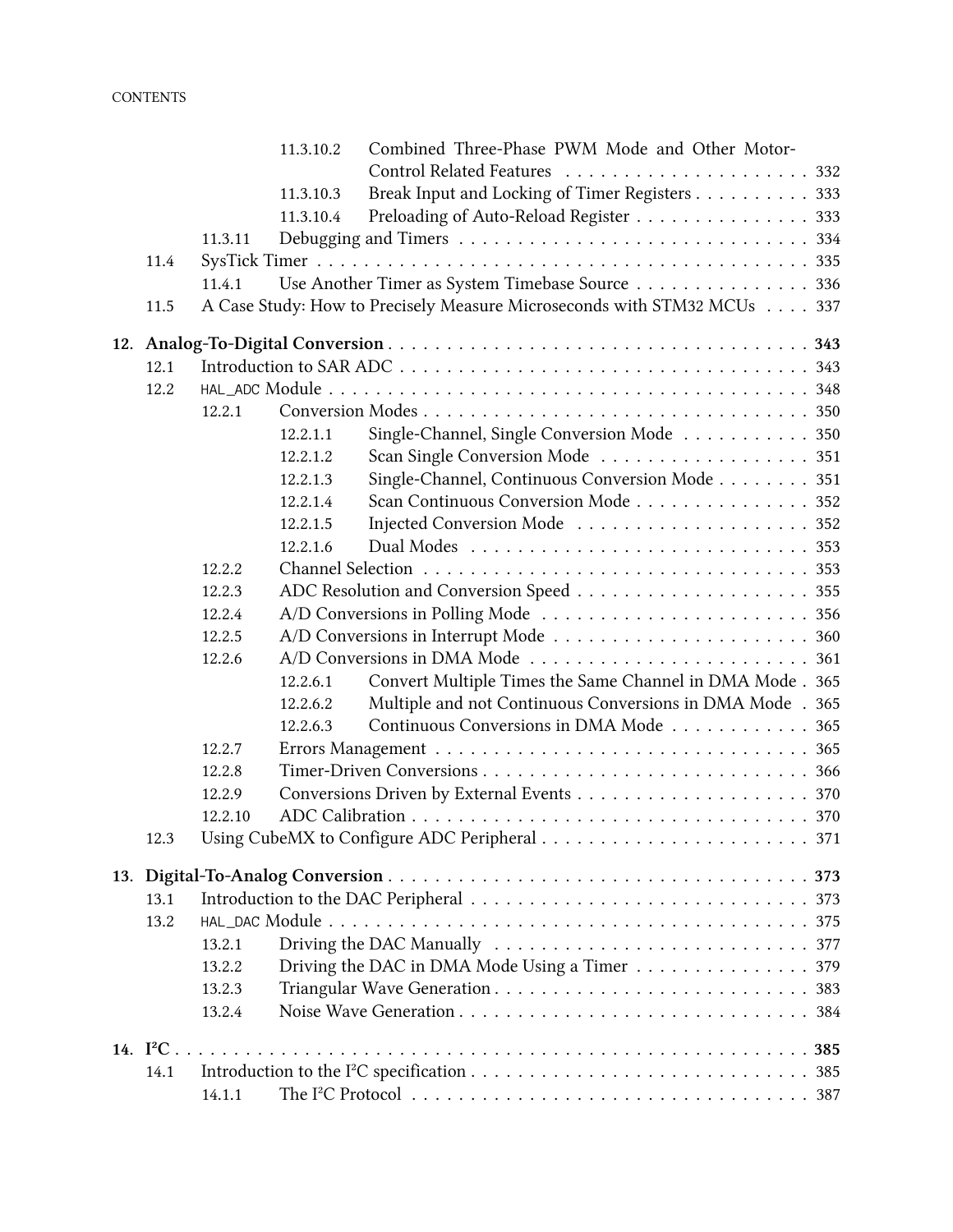|          | 14.1.1.1                 |                                                                |  |
|----------|--------------------------|----------------------------------------------------------------|--|
|          | 14.1.1.2                 |                                                                |  |
|          | 14.1.1.3                 |                                                                |  |
|          | 14.1.1.4                 | Acknowledge (ACK) and Not Acknowledge (NACK) 389               |  |
|          | 14.1.1.5                 |                                                                |  |
|          | 14.1.1.6                 |                                                                |  |
|          | 14.1.1.7                 |                                                                |  |
|          | 14.1.2                   | Availability of I <sup>2</sup> C Peripherals in STM32 MCUs 391 |  |
| 14.2     |                          |                                                                |  |
|          | 14.2.1                   |                                                                |  |
|          | 14.2.1.1                 |                                                                |  |
|          | 14.2.1.2                 |                                                                |  |
|          | 14.2.1.3                 | A Note About the Clock Configuration in STM32F0/L0/L4          |  |
|          |                          |                                                                |  |
|          | 14.2.2                   |                                                                |  |
| 14.3     |                          |                                                                |  |
| 15. SPI. |                          |                                                                |  |
| 15.1     |                          |                                                                |  |
|          | 15.1.1                   |                                                                |  |
|          | 15.1.2                   |                                                                |  |
|          | 15.1.3                   |                                                                |  |
|          | 15.1.4                   | Availability of SPI Peripherals in STM32 MCUs 419              |  |
| 15.2     |                          |                                                                |  |
|          | 15.2.1                   | Exchanging Messages Using SPI Peripheral 422                   |  |
|          | 15.2.2                   | Maximum Transmission Frequency Reachable using the CubeHAL 424 |  |
| 15.3     |                          |                                                                |  |
|          |                          |                                                                |  |
| 16.1     |                          |                                                                |  |
|          | 16.1.1                   | CRC Calculation in STM32F1/F2/F4/L1 MCUs 428                   |  |
|          | 16.1.2                   | CRC Peripheral in STM32F0/F3/F7/L0/L4/L5/G0/G4 MCUs 430        |  |
| 16.2     |                          |                                                                |  |
|          | 17. IWDG and WWDG Timers |                                                                |  |
| 17.1     |                          |                                                                |  |
|          | 17.1.1                   | Using the CubeHAL to Program IWDG Timer 435                    |  |
| 17.2     |                          | The System Window Watchdog Timer 436                           |  |
|          | 17.2.1                   | Using the CubeHAL to Program WWDG Timer 438                    |  |
| 17.3     |                          | Detecting a System Reset Caused by a Watchdog Timer 439        |  |
| 17.4     |                          | Freezing Watchdog Timers During a Debug Session 440            |  |
| 17.5     |                          | Selecting the Right Watchdog Timer for Your Application 440    |  |
|          |                          |                                                                |  |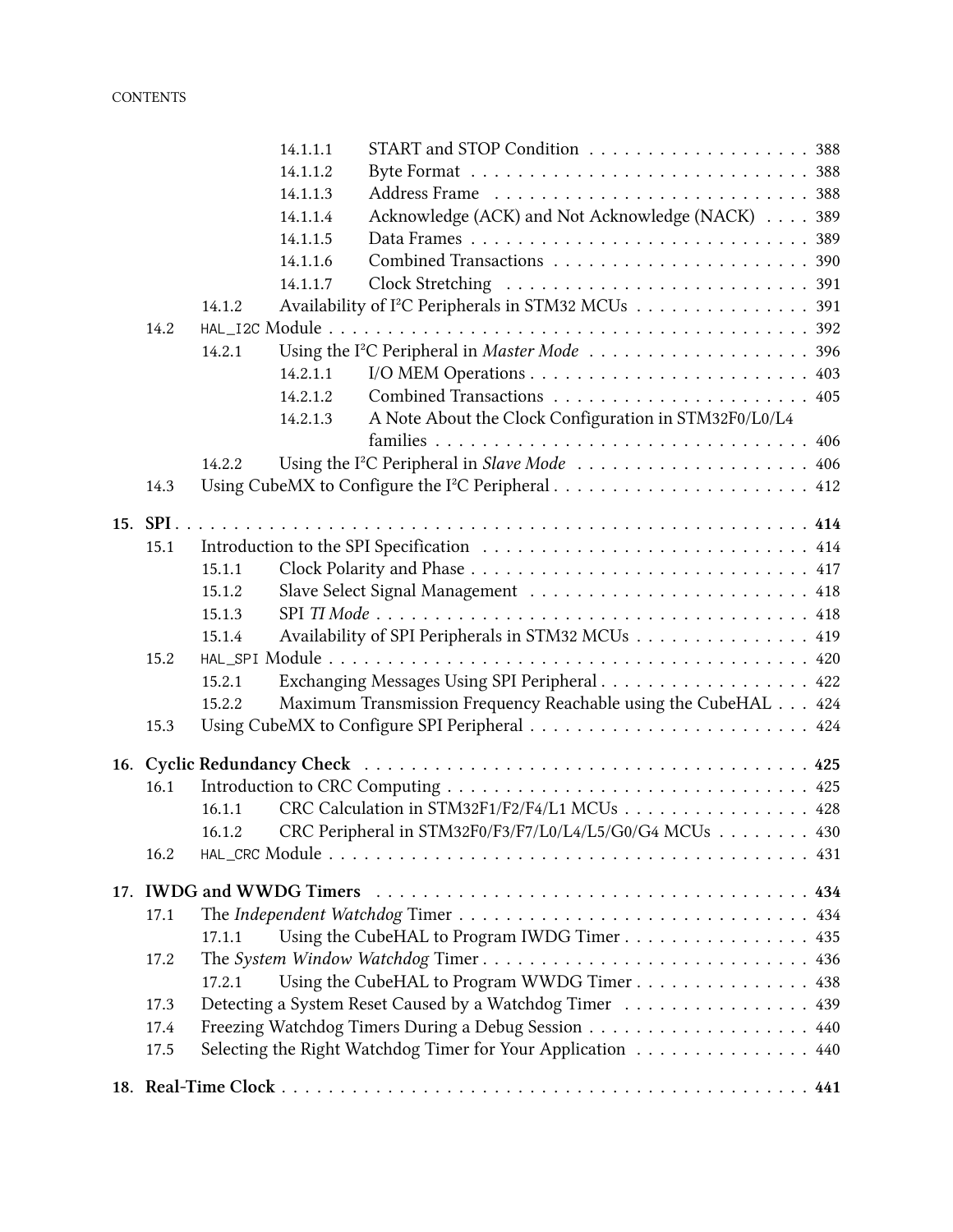| 18.1 |        |                                               |                                                  |  |  |
|------|--------|-----------------------------------------------|--------------------------------------------------|--|--|
| 18.2 |        |                                               |                                                  |  |  |
|      | 18.2.1 |                                               | Setting and Retrieving the Current Date/Time 444 |  |  |
|      |        | 18.2.1.1                                      | Correct Way to Read Date/Time Values 446         |  |  |
|      | 18.2.2 |                                               |                                                  |  |  |
|      | 18.2.3 |                                               |                                                  |  |  |
|      | 18.2.4 | Timestamp Generation and Tamper Detection 451 |                                                  |  |  |
|      | 18.2.5 |                                               |                                                  |  |  |
|      |        | 18.2.5.1                                      |                                                  |  |  |
|      |        | 18.2.5.2                                      |                                                  |  |  |
|      |        | 18.2.5.3                                      |                                                  |  |  |
| 18.3 |        |                                               |                                                  |  |  |

| Ш |      |                                                                 |
|---|------|-----------------------------------------------------------------|
|   |      |                                                                 |
|   | 19.1 |                                                                 |
|   | 19.2 | How Cortex-M MCUs Handle Run and Sleep Modes 458                |
|   |      | 19.2.1                                                          |
|   |      | 19.2.1.1                                                        |
|   |      | 19.2.2                                                          |
|   | 19.3 |                                                                 |
|   |      | 19.3.1                                                          |
|   |      | 19.3.2                                                          |
|   |      | 19.3.2.1                                                        |
|   |      | 19.3.2.1.1 Dynamic Voltage Scaling in STM32F4/F7 MCUs 467       |
|   |      | 19.3.2.1.2 Over/Under-Drive Mode in STM32F4/F7 MCUs  468        |
|   |      | 19.3.2.2                                                        |
|   |      | 19.3.2.3                                                        |
|   |      | 19.3.2.4                                                        |
|   |      | 19.3.2.5                                                        |
|   |      | An Important Warning for STM32F1 Microcontrollers 474<br>19.3.3 |
|   | 19.4 | Power Management in STM32L/G Microcontrollers 476               |
|   |      | 19.4.1                                                          |
|   |      | 19.4.2                                                          |
|   |      | 19.4.2.1                                                        |
|   |      | 19.4.2.2                                                        |
|   |      | 19.4.2.2.1                                                      |
|   |      | 19.4.2.3                                                        |
|   |      | 19.4.2.4                                                        |
|   |      | Shutdown Mode 483<br>19.4.2.5                                   |

19.4.3 Power Modes Transitions . . . . . . . . . . . . . . . . . . . . . . . . . . . . . 483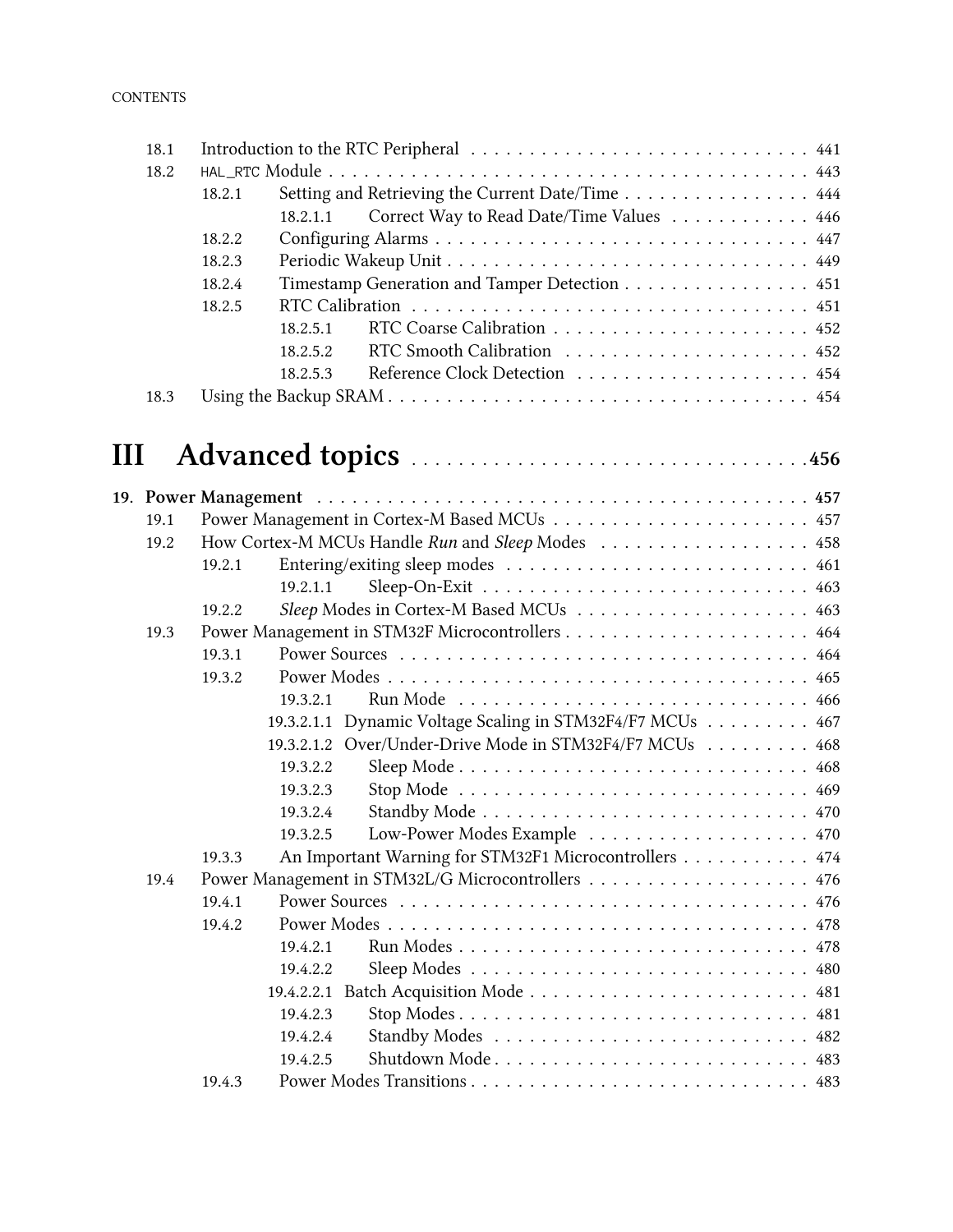|      | 19.4.4 |          |                                                              |  |
|------|--------|----------|--------------------------------------------------------------|--|
|      |        | 19.4.4.1 |                                                              |  |
|      |        | 19.4.4.2 |                                                              |  |
|      |        | 19.4.4.3 |                                                              |  |
|      |        | 19.4.4.4 | LPDMA 486                                                    |  |
| 19.5 |        |          |                                                              |  |
| 19.6 |        |          |                                                              |  |
| 19.7 |        |          | Using the CubeMX Power Consumption Calculator 487            |  |
| 19.8 |        |          | A Case Study: Using Watchdog Timers With Low-Power Modes 489 |  |
|      |        |          |                                                              |  |
| 20.1 |        |          |                                                              |  |
|      | 20.1.1 |          |                                                              |  |
|      | 20.1.2 |          |                                                              |  |
|      | 20.1.3 |          | Understanding Compilation and Linking Processes 493          |  |
| 20.2 |        |          |                                                              |  |
|      | 20.2.1 |          |                                                              |  |
|      | 20.2.2 |          |                                                              |  |
|      |        | 20.2.2.1 | A Word About the COMMON Section 508                          |  |
|      | 20.2.3 |          |                                                              |  |
|      | 20.2.4 |          |                                                              |  |
|      | 20.2.5 |          | Checking the Size of Heap and Stack at Compile-Time 514      |  |
|      | 20.2.6 |          | Differences With the Tool-Chain Script Files 515             |  |
| 20.3 |        |          |                                                              |  |
|      | 20.3.1 |          | Relocating the vector table in CCM Memory 524                |  |
| 20.4 |        |          | How to Use the MPU in Cortex-M0+/3/4/7 Based STM32 MCUs 527  |  |
|      | 20.4.1 |          | Programming the MPU With the CubeHAL 531                     |  |
|      |        |          |                                                              |  |
| 21.1 |        |          |                                                              |  |
| 21.2 |        |          |                                                              |  |
|      |        |          |                                                              |  |
|      | 21.2.2 |          |                                                              |  |
|      | 21.2.3 |          |                                                              |  |
|      | 21.2.4 |          | Flash Read Access During Programming and Erasing 541         |  |
| 21.3 |        |          |                                                              |  |
|      | 21.3.1 |          |                                                              |  |
| 21.4 |        |          | Optional OTP and True-EEPROM Memories 545                    |  |
| 21.5 |        |          |                                                              |  |
|      | 21.5.1 |          | The Role of the TCM Memories in STM32F7/H7 MCUs 549          |  |
|      |        | 21.5.1.1 | How to Access Flash Memory Through the TCM Interface . 555   |  |
|      |        | 21.5.1.2 | Using CubeMX to Configure Flash Memory Interface 556         |  |
|      |        |          |                                                              |  |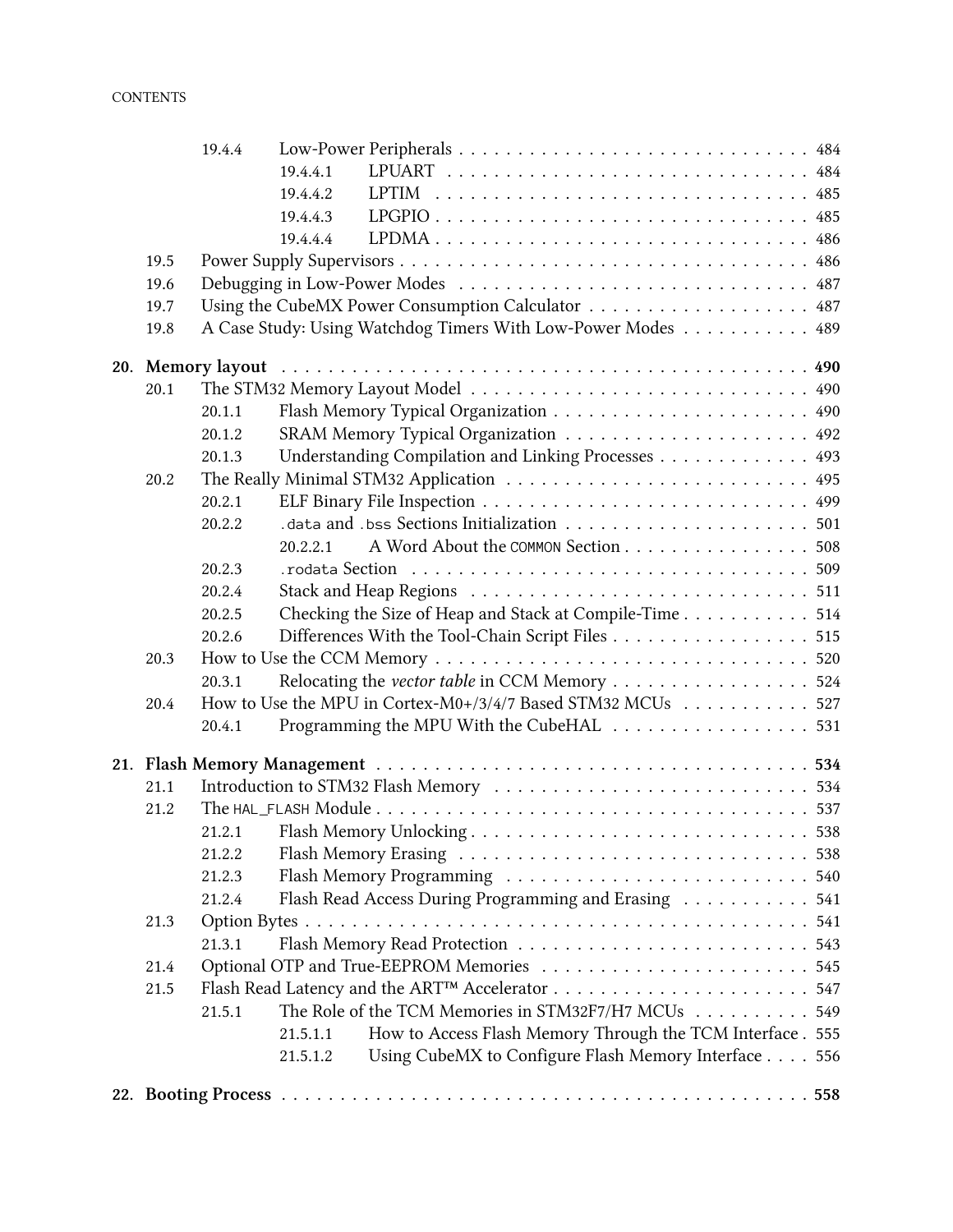| 22.1 |        |              | The Cortex-M Unified Memory Layout and the Booting Process 558                                            |
|------|--------|--------------|-----------------------------------------------------------------------------------------------------------|
|      | 22.1.1 |              |                                                                                                           |
|      | 22.1.2 |              |                                                                                                           |
|      | 22.1.3 |              | Running the Firmware From SRAM Using the STM32CubeIDE 562                                                 |
| 22.2 |        |              |                                                                                                           |
|      | 22.2.1 |              | Starting the STM32 Bootloader from the On-Board Firmware 566                                              |
|      | 22.2.2 |              | The Booting Sequence in the STM32CubeIDE Tool-chain 567                                                   |
| 22.3 |        |              |                                                                                                           |
|      | 22.3.1 |              | Vector Table Relocation in STM32F0 Microcontrollers 579                                                   |
|      | 22.3.2 |              | How to Use the flasher py Tool $\ldots \ldots \ldots \ldots \ldots \ldots \ldots \ldots 581$              |
|      |        |              |                                                                                                           |
| 23.1 |        |              |                                                                                                           |
| 23.2 |        |              | Configuring FreeRTOS and the CMSIS-RTOS v2 Wrapper 591                                                    |
|      | 23.2.1 |              |                                                                                                           |
|      |        | 23.2.1.1     | How to Configure FreeRTOS Using CubeMX 593                                                                |
| 23.3 |        |              |                                                                                                           |
|      | 23.3.1 |              |                                                                                                           |
|      | 23.3.2 |              |                                                                                                           |
|      | 23.3.3 |              |                                                                                                           |
|      | 23.3.4 |              |                                                                                                           |
| 23.4 |        |              |                                                                                                           |
|      | 23.4.1 |              |                                                                                                           |
|      |        | 23.4.1.1     | heap $1.c \ldots \ldots \ldots \ldots \ldots \ldots \ldots \ldots \ldots \ldots \ldots \ldots \ldots 605$ |
|      |        | 23.4.1.2     |                                                                                                           |
|      |        | 23.4.1.3     |                                                                                                           |
|      |        | 23.4.1.4     |                                                                                                           |
|      |        | 23.4.1.5     |                                                                                                           |
|      |        | 23.4.1.6     |                                                                                                           |
|      | 23.4.2 |              |                                                                                                           |
|      |        | 23.4.2.1     | idle Thread Allocation with Static Memory Allocation Model 609                                            |
|      | 23.4.3 |              |                                                                                                           |
|      |        | 23.4.3.1     | How to Configure newlib to Handle Concurrency with                                                        |
|      |        | 23.4.3.2     | How to Use malloc() and malloc()-dependant newlib                                                         |
|      |        |              |                                                                                                           |
|      |        | 23.4.3.3     | STM32CubeMX Approach to Thread-Safety  621                                                                |
|      | 23.4.4 | Memory Pools |                                                                                                           |
|      | 23.4.5 |              |                                                                                                           |
| 23.5 |        |              |                                                                                                           |
|      | 23.5.1 |              |                                                                                                           |
|      | 23.5.2 |              |                                                                                                           |
|      | 23.5.3 |              |                                                                                                           |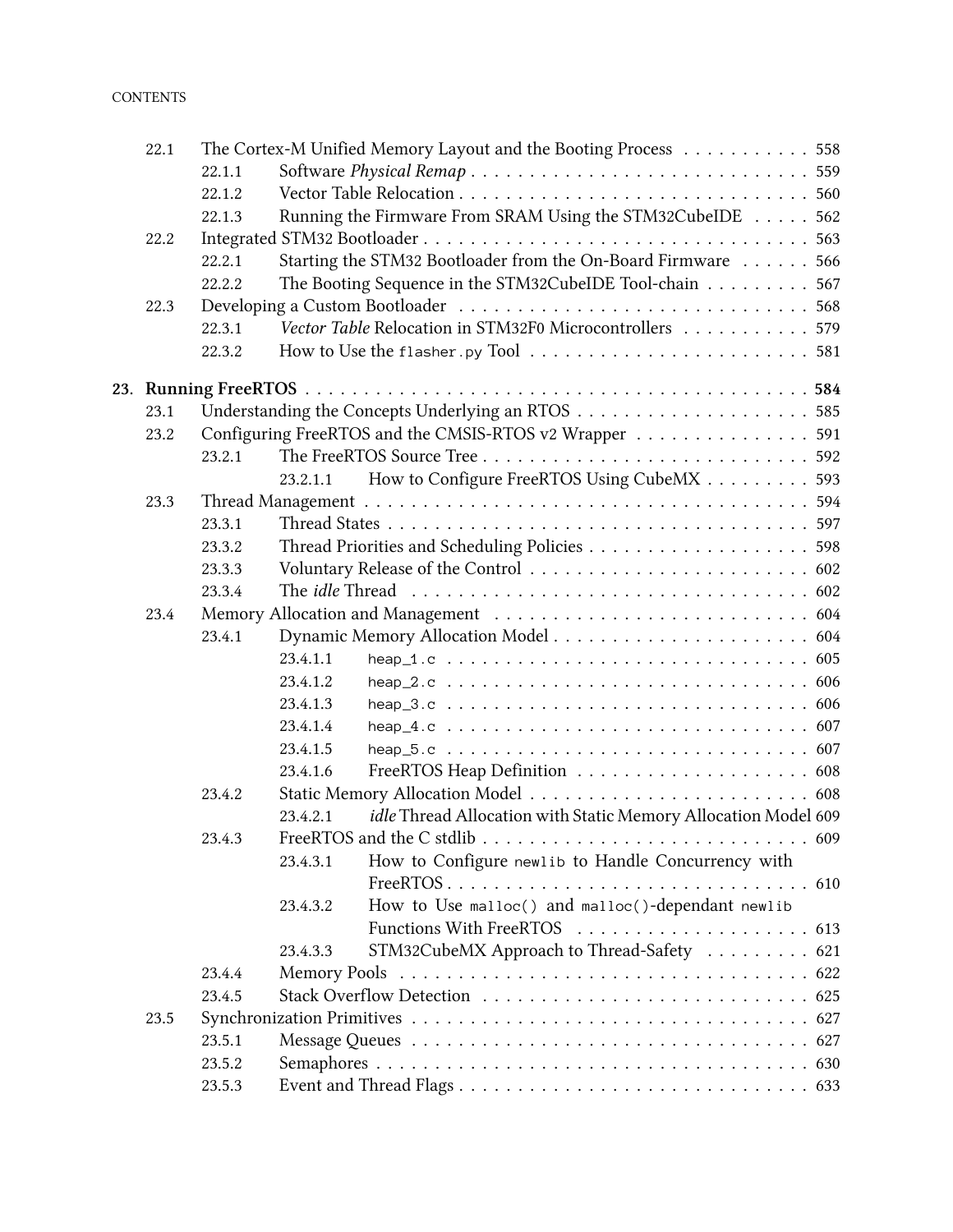### **CONTENTS**

| 23.6  |         |          |                                                                                           |  |  |
|-------|---------|----------|-------------------------------------------------------------------------------------------|--|--|
|       | 23.6.1  |          |                                                                                           |  |  |
|       |         | 23.6.1.1 | The Priority Inversion Problem 639                                                        |  |  |
|       |         | 23.6.1.2 |                                                                                           |  |  |
|       | 23.6.2  |          |                                                                                           |  |  |
|       | 23.6.3  |          |                                                                                           |  |  |
|       |         | 23.6.3.1 | FreeRTOS API and Interrupt Priorities 642                                                 |  |  |
| 23.7  |         |          |                                                                                           |  |  |
|       | 23.7.1  |          |                                                                                           |  |  |
| 23.8  |         |          | A Case Study: Low-Power Management With an RTOS 645                                       |  |  |
|       | 23.8.1  |          |                                                                                           |  |  |
|       | 23.8.2  |          |                                                                                           |  |  |
|       |         | 23.8.2.1 | A Schema for the <i>tickless</i> Mode 649                                                 |  |  |
|       |         | 23.8.2.2 | A Custom tickless Mode Policy 652                                                         |  |  |
| 23.9  |         |          |                                                                                           |  |  |
|       | 23.9.1  |          |                                                                                           |  |  |
|       | 23.9.2  |          | Run-Time Statistics and Thread State Information 661                                      |  |  |
|       | 23.9.3  |          |                                                                                           |  |  |
|       | 23.9.4  |          | FreeRTOS Kernel-Aware Debugging in STM32CubeIDE 668                                       |  |  |
| 23.10 |         |          |                                                                                           |  |  |
|       | 23.10.1 |          |                                                                                           |  |  |
|       | 23.10.2 |          |                                                                                           |  |  |
|       | 23.10.3 |          |                                                                                           |  |  |
|       | 23.10.4 |          |                                                                                           |  |  |
|       |         |          |                                                                                           |  |  |
| 24.1  |         |          |                                                                                           |  |  |
|       | 24.1.1  |          | The Cortex-M Exception Entrance Sequence and the ARM Calling                              |  |  |
|       |         |          |                                                                                           |  |  |
|       |         | 24.1.1.1 | How to Interpret the Content of the LR Register on Excep-                                 |  |  |
|       |         |          | tion Entrance $\ldots \ldots \ldots \ldots \ldots \ldots \ldots \ldots \ldots \ldots 680$ |  |  |
|       | 24.1.2  |          |                                                                                           |  |  |
|       |         | 24.1.2.1 | Memory Management Exception 682                                                           |  |  |
|       |         | 24.1.2.2 |                                                                                           |  |  |
|       |         | 24.1.2.3 |                                                                                           |  |  |
|       |         | 24.1.2.4 |                                                                                           |  |  |
|       |         | 24.1.2.5 |                                                                                           |  |  |
|       |         | 24.1.2.6 | Enabling Optional Fault Handlers 685                                                      |  |  |
|       |         | 24.1.2.7 | Fault Analysis in Cortex-M0/0+ Based Processors 686                                       |  |  |
| 24.2  |         |          |                                                                                           |  |  |
|       | 24.2.1  |          |                                                                                           |  |  |
|       |         | 24.2.1.1 |                                                                                           |  |  |
|       | 24.2.2  |          |                                                                                           |  |  |
|       |         |          |                                                                                           |  |  |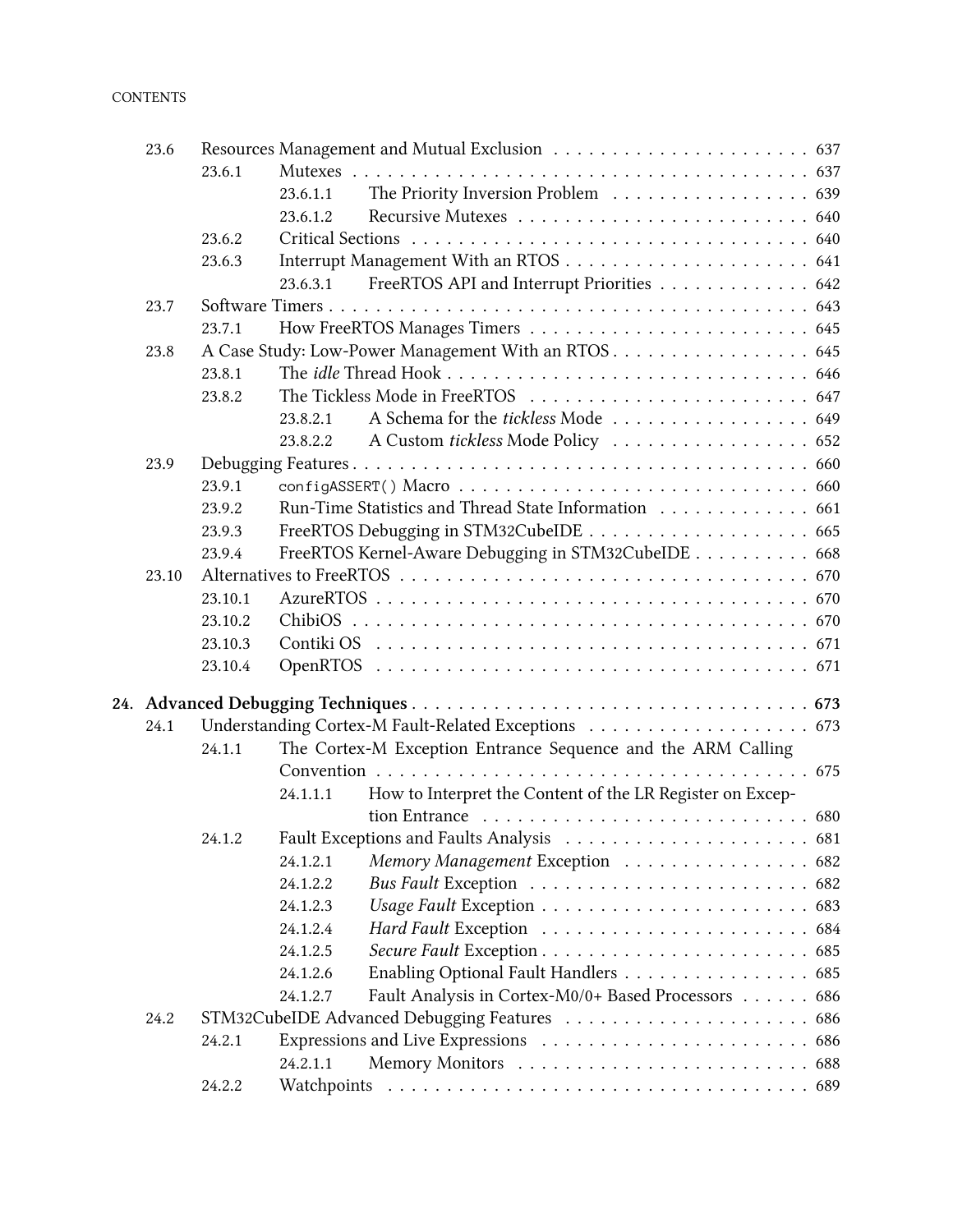|      | 24.2.3 |                               |                                                                 |  |
|------|--------|-------------------------------|-----------------------------------------------------------------|--|
|      | 24.2.4 |                               |                                                                 |  |
|      | 24.2.5 |                               |                                                                 |  |
|      |        | 24.2.5.1                      | Tracing Fault-Related Registers Without the IDE Support . 693   |  |
|      | 24.2.6 |                               |                                                                 |  |
|      | 24.2.7 |                               |                                                                 |  |
| 24.3 |        |                               |                                                                 |  |
|      | 24.3.1 |                               |                                                                 |  |
|      | 24.3.2 |                               |                                                                 |  |
|      | 24.3.3 |                               |                                                                 |  |
|      |        | 24.3.3.1                      |                                                                 |  |
|      |        | 24.3.3.2                      |                                                                 |  |
|      |        | 24.3.3.3                      |                                                                 |  |
|      |        | 24.3.3.4                      | SWV Data Trace Timeline Graph 706                               |  |
|      |        | 24.3.3.5                      |                                                                 |  |
|      |        | 24.3.3.6                      |                                                                 |  |
| 24.4 |        |                               |                                                                 |  |
| 24.5 |        |                               |                                                                 |  |
| 24.6 |        |                               |                                                                 |  |
| 24.7 |        |                               |                                                                 |  |
|      | 24.7.1 |                               |                                                                 |  |
|      | 24.7.2 |                               |                                                                 |  |
|      | 24.7.3 |                               |                                                                 |  |
|      |        |                               |                                                                 |  |
|      |        |                               |                                                                 |  |
| 25.1 |        |                               |                                                                 |  |
|      | 25.1.1 |                               |                                                                 |  |
|      |        | 25.1.1.1                      | The Generic Disk Interface API 724                              |  |
|      |        | 25.1.1.2                      | The Implementation of a Driver to Access SD Cards in SPI        |  |
|      |        |                               |                                                                 |  |
|      | 25.1.2 |                               |                                                                 |  |
|      |        |                               |                                                                 |  |
|      |        | 25.1.2.2                      |                                                                 |  |
|      |        | 25.1.2.3                      | Reading From/Writing into a File 727                            |  |
|      |        | 25.1.2.4                      | Creating and Opening a Directory 728                            |  |
|      | 25.1.3 |                               |                                                                 |  |
|      |        |                               |                                                                 |  |
| 26.1 |        |                               | Solutions Offered by STM to Develop IoT Applications 734        |  |
| 26.2 |        | The W5500 Ethernet Controller |                                                                 |  |
|      | 26.2.1 |                               | How to Use the W5500 Shield and the ioLibrary_Driver Module 740 |  |
|      |        | 26.2.1.1                      |                                                                 |  |
|      |        | 26.2.1.2                      | Configuring the Socket Buffers and the Network Interface . 743  |  |
|      |        |                               |                                                                 |  |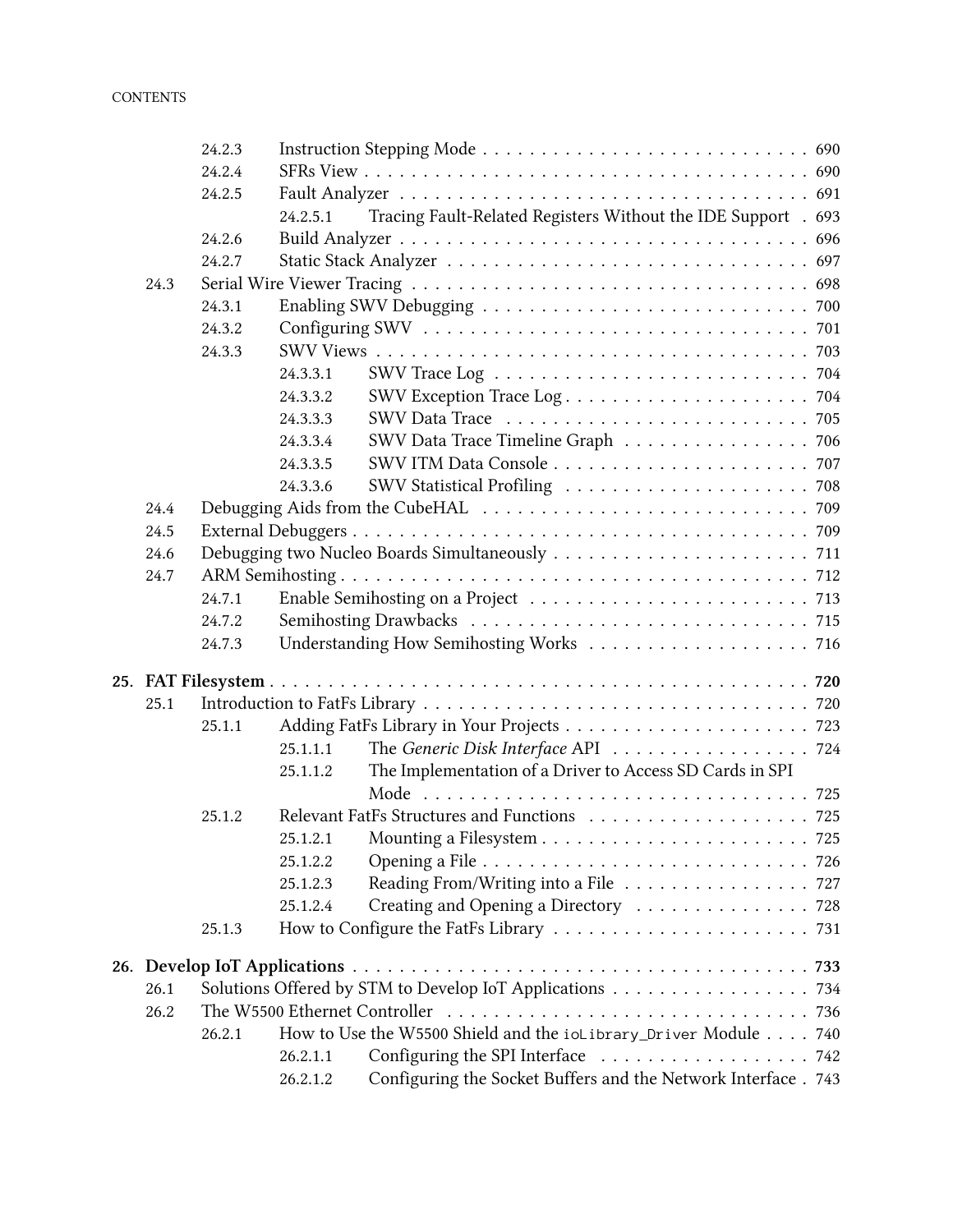|      | 26.2.2 |                                                                                                             |
|------|--------|-------------------------------------------------------------------------------------------------------------|
|      |        | Handling Sockets in TCP Mode 746<br>26.2.2.1                                                                |
|      |        | Handling Sockets in UDP Mode 747<br>26.2.2.2                                                                |
|      | 26.2.3 |                                                                                                             |
|      | 26.2.4 |                                                                                                             |
|      |        | 26.2.4.1                                                                                                    |
|      |        |                                                                                                             |
| 27.1 |        |                                                                                                             |
|      | 27.1.1 |                                                                                                             |
|      | 27.1.2 |                                                                                                             |
|      | 27.1.3 |                                                                                                             |
|      |        | Device States772<br>27.1.3.1                                                                                |
|      |        | 27.1.3.2                                                                                                    |
|      | 27.1.4 | USB 2.0 Communication Protocol Overview 777                                                                 |
|      |        | 27.1.4.1                                                                                                    |
|      |        | 27.1.4.2                                                                                                    |
|      |        | 27.1.4.2.1                                                                                                  |
|      |        |                                                                                                             |
|      |        | Device and Interface Descriptors 785<br>27.1.4.3                                                            |
|      |        |                                                                                                             |
|      |        |                                                                                                             |
|      |        |                                                                                                             |
|      |        |                                                                                                             |
|      |        |                                                                                                             |
|      |        | 27.1.4.4                                                                                                    |
| 27.2 |        |                                                                                                             |
|      | 27.2.1 |                                                                                                             |
|      | 27.2.2 |                                                                                                             |
|      | 27.2.3 |                                                                                                             |
|      | 27.2.4 |                                                                                                             |
|      |        |                                                                                                             |
|      |        | 27.2.4.2                                                                                                    |
|      |        | 27.2.4.3                                                                                                    |
| 27.3 |        |                                                                                                             |
|      | 27.3.1 | The USB HID Class $\ldots \ldots \ldots \ldots \ldots \ldots \ldots \ldots \ldots \ldots \ldots \ldots 817$ |
|      |        | 27.3.1.1                                                                                                    |
|      |        | Overview of the Report Descriptor  820<br>27.3.1.2                                                          |
|      |        | USB HID Class-Specific Requests  824<br>27.3.1.3                                                            |
|      | 27.3.2 | Building a Vendor-Specific USB HID Device 825                                                               |
| 27.4 |        |                                                                                                             |
|      | 27.4.1 |                                                                                                             |
|      | 27.4.2 |                                                                                                             |